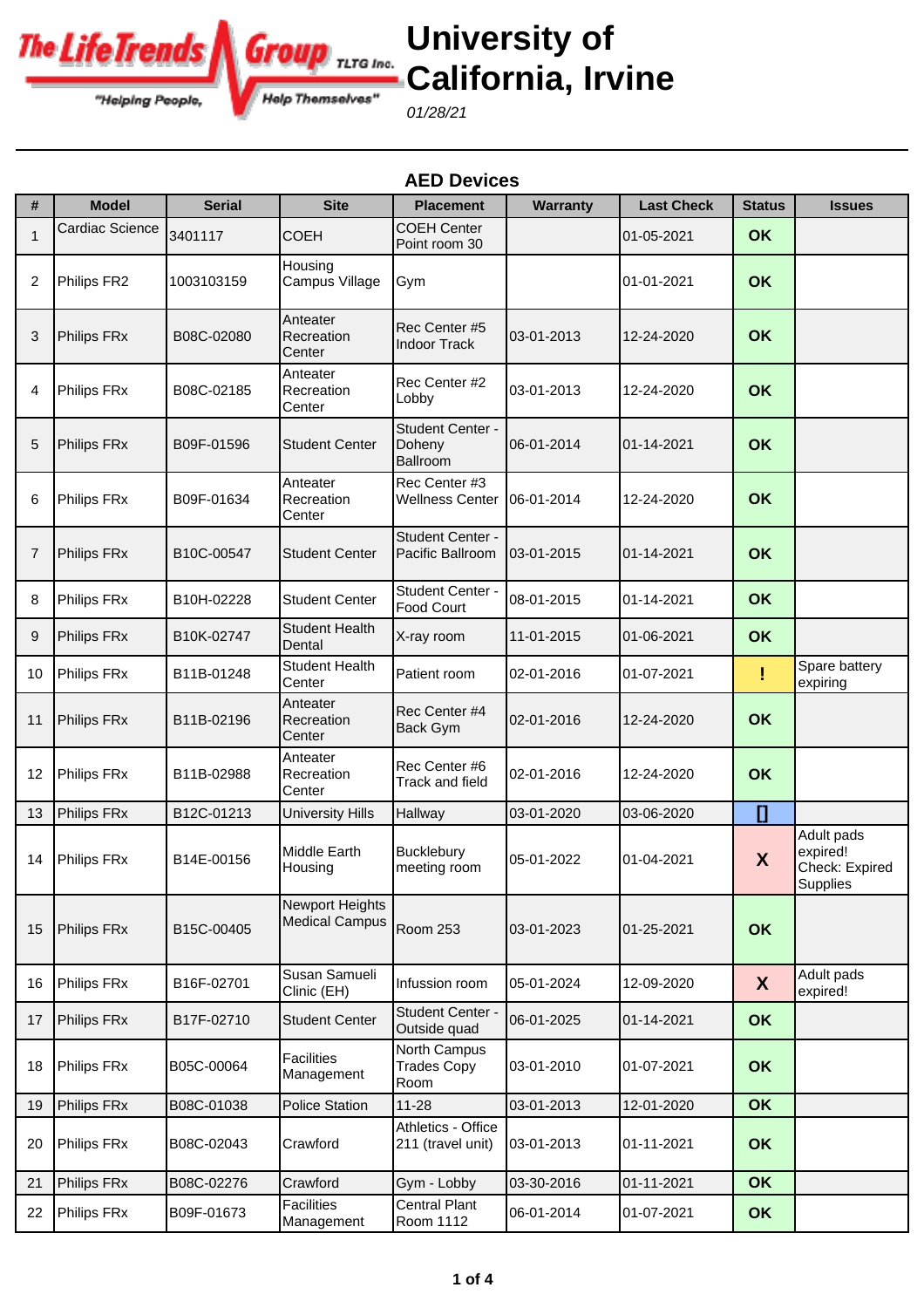| #  | <b>Model</b> | <b>Serial</b>           | <b>Site</b>                             | <b>Placement</b>                                        | <b>Warranty</b> | <b>Last Check</b> | <b>Status</b> | <b>Issues</b>                                                                 |
|----|--------------|-------------------------|-----------------------------------------|---------------------------------------------------------|-----------------|-------------------|---------------|-------------------------------------------------------------------------------|
| 23 | Philips FRx  | B10C-01170              | Crawford                                | Baseball -<br><b>Baseball Locker</b><br>Room            | 03-01-2015      | 01-11-2021        | <b>OK</b>     |                                                                               |
| 24 | Philips FRx  | B10I-02885              | <b>Aldrich Hall</b>                     | Lobby                                                   | 09-01-2015      | 12-15-2020        | OK            |                                                                               |
| 25 | Philips FRx  | B10K-01602              | EH&S                                    | <b>EH&amp;S Building</b>                                | 11-01-2015      | 01-28-2021        | I             | Adult pads<br>expiring<br>Spare pads<br>expiring                              |
| 26 | Philips FRx  | B10K-01636              | <b>Hewitt Hall</b>                      | ABSL <sub>3</sub>                                       | 11-01-2015      | 12-23-2020        | X             | Spare battery<br>expiring<br>Adult pads<br>expired!<br>Spare pads<br>expired! |
| 27 | Philips FRx  | B11B-02562              | Beckman Laser<br>Institute              | Lobby                                                   | 02-01-2016      | 01-19-2021        | Ţ             | Adult pads<br>expiring                                                        |
| 28 | Philips FRx  | B11B-03701              | <b>Facilities</b><br>Management         | <b>Room 100</b><br>(reception area)                     | 02-01-2016      | 01-07-2021        | OK            |                                                                               |
| 29 | Philips FRx  | B11B-03725              | <b>Facilities</b><br>Management         | Grounds Room<br>111                                     | 02-01-2016      | 01-07-2021        | OK            |                                                                               |
| 30 | Philips FRx  | B <sub>11</sub> F-01421 | Dance Studio                            | Entrance of 1110                                        | 06-01-2016      | 01-05-2021        | OK            |                                                                               |
| 31 | Philips FRx  | B11F-01425              | <b>Winifred Smith</b><br>Hall           | Lobby room 180<br>in Music Concert   06-01-2016<br>Hall |                 | 01-05-2021        | OK            |                                                                               |
| 32 | Philips FRx  | B11F-01427              | Tierney<br>University House Kitchen     |                                                         | 06-01-2016      | 01-05-2021        | OK            |                                                                               |
| 33 | Philips FRx  | B11G-1189               | Crawford                                | Pool - Pool                                             | 07-01-2016      | 01-11-2021        | OK            |                                                                               |
| 34 | Philips FRx  | B12E-02127              | <b>Bren Events</b><br>Center            | Lobby                                                   | 05-01-2020      | 01-23-2021        | OK            |                                                                               |
| 35 | Philips FRx  | B12E-02128              | <b>Bren Events</b><br>Center            | <b>Basketball Gym</b>                                   | 05-01-2020      | 01-23-2021        | OK            |                                                                               |
| 36 | Philips FRx  | B13E-02559              | Parking &<br>Transportation             | Parking # 10 car<br>6075                                | 05-01-2021      | 01-26-2021        | OK            |                                                                               |
| 37 | Philips FRx  | B13E-02784              | Crawford                                | Soccer Field -<br><b>Track and Field</b>                | 05-01-2021      | 01-11-2021        | OK            |                                                                               |
| 38 | Philips FRx  | B13J-02427              | <b>Berk Hall</b>                        | In Berk Hall                                            | 05-01-2021      | 01-26-2021        | OK            |                                                                               |
| 39 | Philips FRX  | B13L-00264              | Parking &<br>Transportation             | In the Office #1                                        | 12-01-2021      | 01-26-2021        | OK            |                                                                               |
| 40 | Philips FRx  | B13L-00838              | Parking &<br>Transportation             | Lot 91 #4                                               | 12-01-2021      | 01-26-2021        | OK            |                                                                               |
| 41 | Philips FRx  | B13L-00839              | Guest and Event<br>Services             | #2 In the Office                                        | 12-01-2021      | 01-26-2021        | OK            |                                                                               |
| 42 | Philips FRx  | B13L-01829              | Parking &<br>Transportation             | Parking #8 car<br>6071                                  | 12-01-2021      | 01-26-2021        | <b>OK</b>     |                                                                               |
| 43 | Philips FRx  | B13L-01833              | Parking &<br>Transportation             | Parking #6076                                           | 12-01-2021      | 01-26-2021        | <b>OK</b>     |                                                                               |
| 44 | Philips FRx  | B13L-01894              | Parking &<br>Transportation             | Parking#6 Car<br>6072                                   | 12-01-2021      | 01-26-2021        | <b>OK</b>     |                                                                               |
| 45 | Philips FRx  | B13L-01964              | Mail Distribution                       | Mail Distribution<br>#3                                 | 12-01-2021      | 01-26-2021        | <b>OK</b>     |                                                                               |
| 46 | Philips FRx  | B13L-01970              | Parking &<br>Transportation             | Parking #7 car<br>6073                                  | 12-01-2021      | 01-26-2021        | <b>OK</b>     |                                                                               |
| 47 | Philips FRx  | B13L-03135              | Parking &<br>Transportation             | Parking 9 car<br>6074                                   | 12-01-2023      | 01-26-2021        | <b>OK</b>     |                                                                               |
| 48 | Philips FRx  | B15C-03972              | Anza-Borrego<br>Research Center Kitchen |                                                         | 03-01-2023      | 01-25-2021        | OK            |                                                                               |
| 49 | Philips FRx  | B15F-03916              | Medical<br>Education                    | Lobby                                                   | 06-01-2023      | 12-03-2020        | OK            |                                                                               |
| 50 | Philips FRx  | B15H-00291              | Anteater<br>Recreation<br>Center        | Rec Center #1<br>Newport Boat<br>Rowing                 | 08-01-2023      | 12-24-2020        | <b>OK</b>     |                                                                               |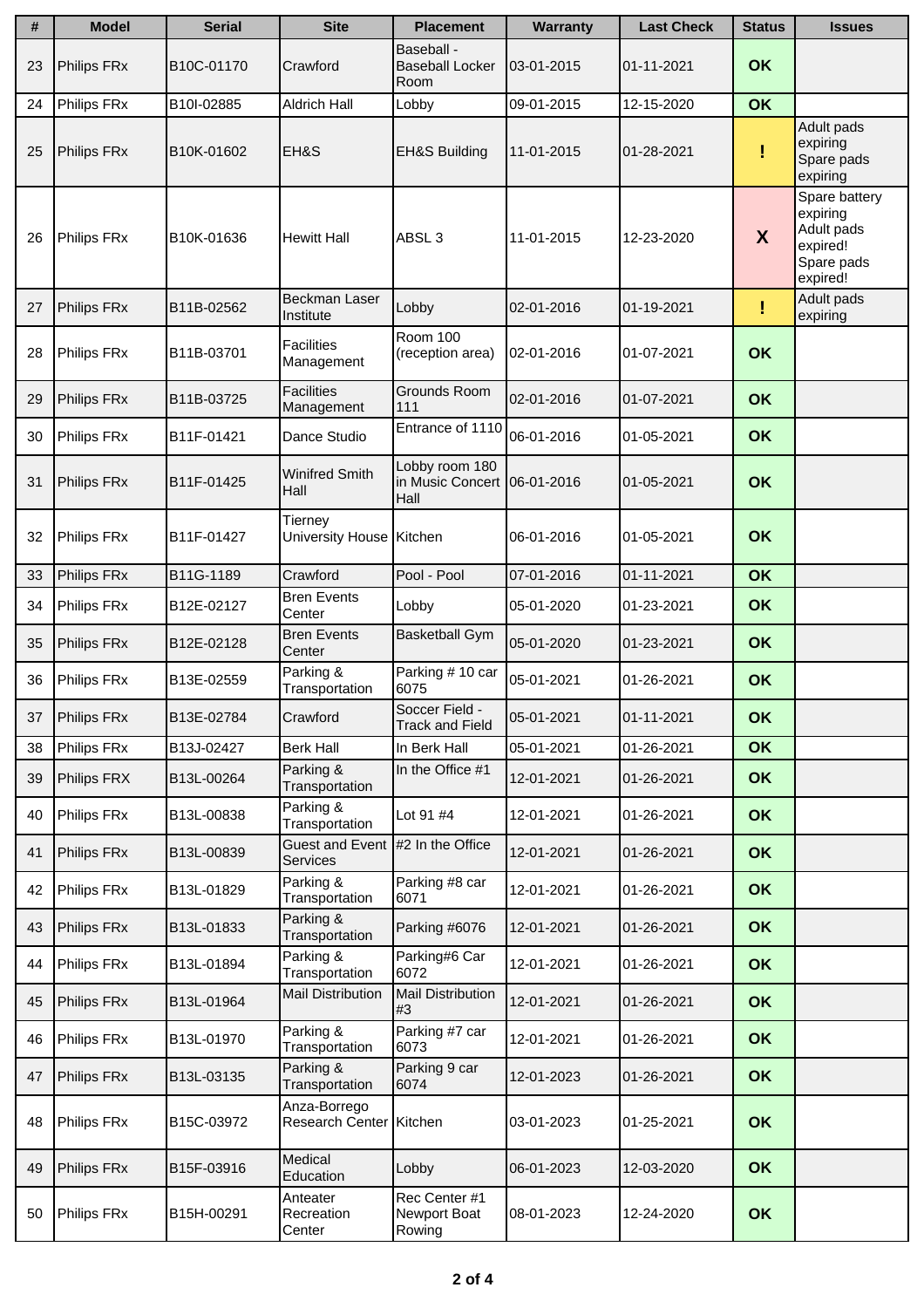| #  | <b>Model</b>          | <b>Serial</b> | <b>Site</b>                        | <b>Placement</b>                                                                                                                   | <b>Warranty</b> | <b>Last Check</b> | <b>Status</b> | <b>Issues</b> |
|----|-----------------------|---------------|------------------------------------|------------------------------------------------------------------------------------------------------------------------------------|-----------------|-------------------|---------------|---------------|
| 51 | Philips FRx           | B15L-02931    | Vehicles                           | Bag Pack, Tow<br>Truck #7048                                                                                                       | 12-01-2023      | 01-26-2021        | <b>OK</b>     |               |
| 52 | Philips FRx           | B15L-02971    | Vehicles                           | Durango Vehicle<br>#60543                                                                                                          | 12-01-2023      | 01-26-2021        | <b>OK</b>     |               |
| 53 | Philips FRx           | B15L-03190    | Vehicles                           | Taurus Car<br>#4019                                                                                                                | 12-01-2023      | 01-26-2021        | <b>OK</b>     |               |
| 54 | Philips FRx           | B15L-03250    | Vehicles                           | EV Truck Car #<br>6065                                                                                                             | 12-01-2023      | 01-26-2021        | <b>OK</b>     |               |
| 55 | Philips FRx           | B17E-00126    | Vehicles                           | C-Max Vehicle<br>#4022                                                                                                             | 05-01-2025      | 01-26-2021        | <b>OK</b>     |               |
| 56 | Philips FRx           | B17H-05180    | Tierney<br><b>University House</b> | Outside front<br>patio                                                                                                             | 08-01-2025      | 01-05-2021        | OK            |               |
| 57 | Philips FRx           | B20J-02124    | EH&S                               | Portable Unit A<br>for COVID<br>Vaccinations                                                                                       | 10-30-2028      | 01-28-2021        | <b>OK</b>     |               |
| 58 | Philips FRx           | B20J-02386    | EH&S                               | Portable Unit B<br>for COVID<br>Vaccinations                                                                                       | 10-30-2028      | 01-28-2021        | OK            |               |
| 59 | <b>Philips Onsite</b> | A18B-08029    | Mesa Court Gym                     | Gym                                                                                                                                | 02-01-2026      | 01-26-2021        | <b>OK</b>     |               |
| 60 | Philips Onsite        | A18C-12426    | <b>OLLI Office</b>                 | In the<br>Classroom.                                                                                                               | 03-01-2026      | 03-18-2020        | IJ            |               |
| 61 | Philips Onsite        | A19E-01940    | <b>Bren Events</b><br>Center       | Stored in the<br><b>Bren Event</b><br>Center First Aid<br>Office This is a<br>traveling unit that<br>will be used<br>during events | 05-30-2027      | 01-20-2021        | <b>OK</b>     |               |
| 62 | <b>Philips Onsite</b> | A19F-66373    | <b>Police Station</b>              | Patrol side:<br>Mounted on the<br>hallway wall<br>adjacent to the<br>Watch<br>Commander's<br>office                                | 06-30-2027      | 12-01-2020        | <b>OK</b>     |               |
| 63 | Philips Onsite        | A19L-06831    | <b>Medical Center</b>              | <b>MC Station</b>                                                                                                                  | 12-30-2027      | 01-27-2021        | OK            |               |
| 64 | <b>Philips Onsite</b> | A19L-07201    | <b>Medical Center</b>              | Unit 11-04,<br>Plate# 1465344                                                                                                      | 12-30-2027      | 01-27-2021        | OK            |               |
| 65 | <b>Philips Onsite</b> | A19L-07355    | <b>Police Station</b>              | Patrol Vehicle<br>(License Plate<br>1591584)                                                                                       | 12-30-2027      | 12-01-2020        | OK            |               |
| 66 | <b>Philips Onsite</b> | A19L-07356    | <b>Police Station</b>              | Patrol Vehicle<br>(License Plate<br>1591580)                                                                                       | 12-30-2027      | 12-01-2020        | <b>OK</b>     |               |
| 67 | <b>Philips Onsite</b> | A19L-07392    | <b>Police Station</b>              | Patrol Vehicle<br>(License Plate<br>1582224)                                                                                       | 12-30-2027      | 12-01-2020        | OK            |               |
| 68 | <b>Philips Onsite</b> | A19L-07395    | <b>Medical Center</b>              | Unit 11-05,<br>Plate# 1519988                                                                                                      | 12-30-2027      | 01-27-2021        | OK            |               |
| 69 | <b>Philips Onsite</b> | A19L-07399    | <b>Medical Center</b>              | Unit 11-10,<br>Plate# 1398600                                                                                                      | 12-30-2027      | 12-01-2020        | <b>OK</b>     |               |
| 70 | Philips Onsite        | A19L-07476    | <b>Police Station</b>              | Patrol Vehicle<br>(License Plate<br>1591582)                                                                                       | 12-30-2027      | 12-01-2020        | OK            |               |
| 71 | Philips Onsite        | A19L-07478    | <b>Police Station</b>              | Patrol Vehicle<br>(License Plate<br>1591581)                                                                                       | 12-30-2027      | 12-01-2020        | OK            |               |
| 72 | <b>Philips Onsite</b> | A19L-07479    | Police Station                     | Patrol Vehicle<br>(License Plate<br>1591579)                                                                                       | 12-30-2027      | 12-01-2020        | OK            |               |